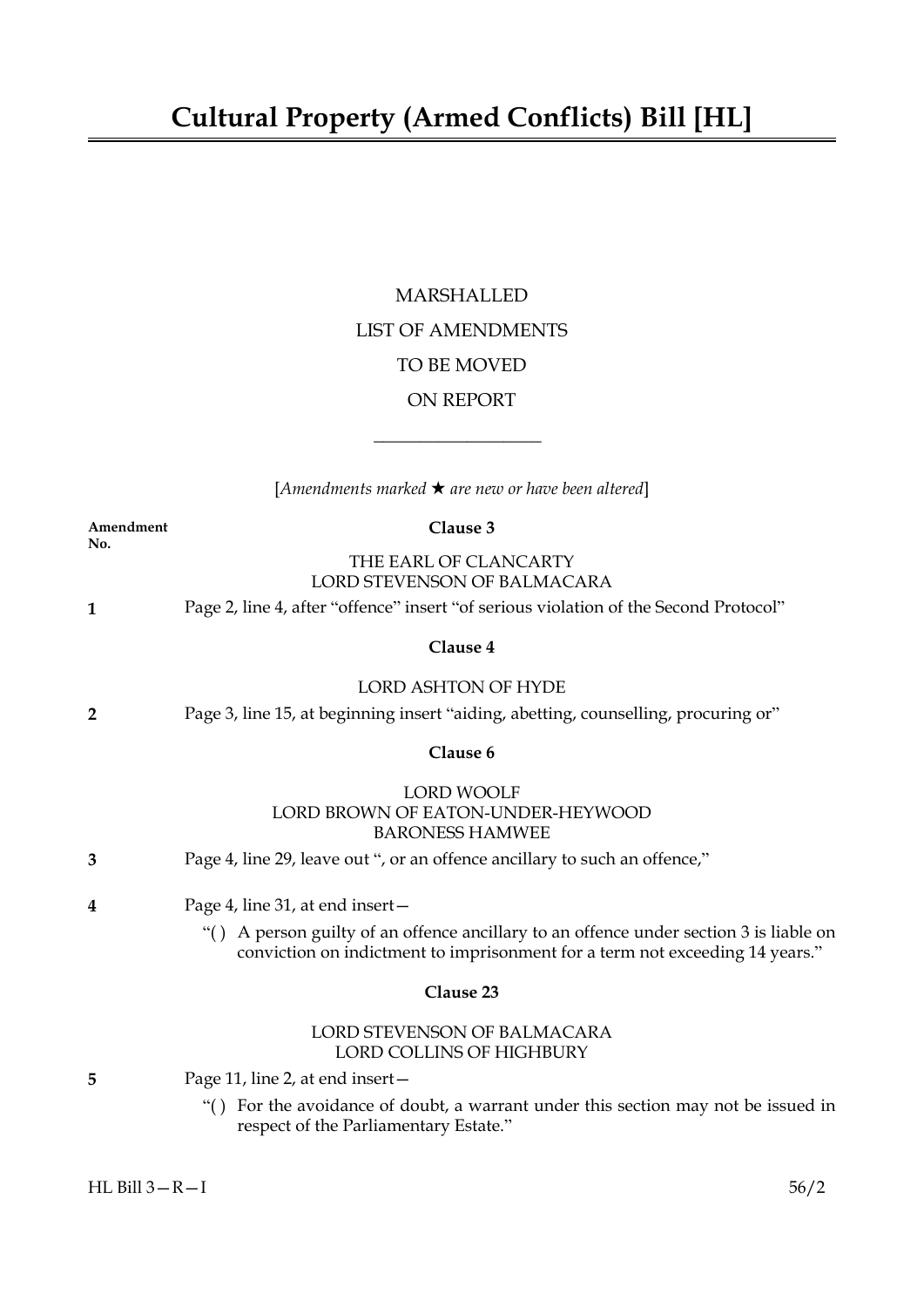## **Clause 28**

## LORD WOOLF LORD BROWN OF EATON-UNDER-HEYWOOD BARONESS HAMWEE

**6** Page 13, line 12, leave out "legislation or rule of law" and insert "enactment or rule of law, unless—

- (a) it is seized or forfeited under or by virtue of an order made by a court in the United Kingdom, and
- (b) the court is required to make the order under, or under provision giving effect to, an EU obligation or any international treaty."

## LORD STEVENSON OF BALMACARA LORD COLLINS OF HIGHBURY

**7** Leave out Clause 28